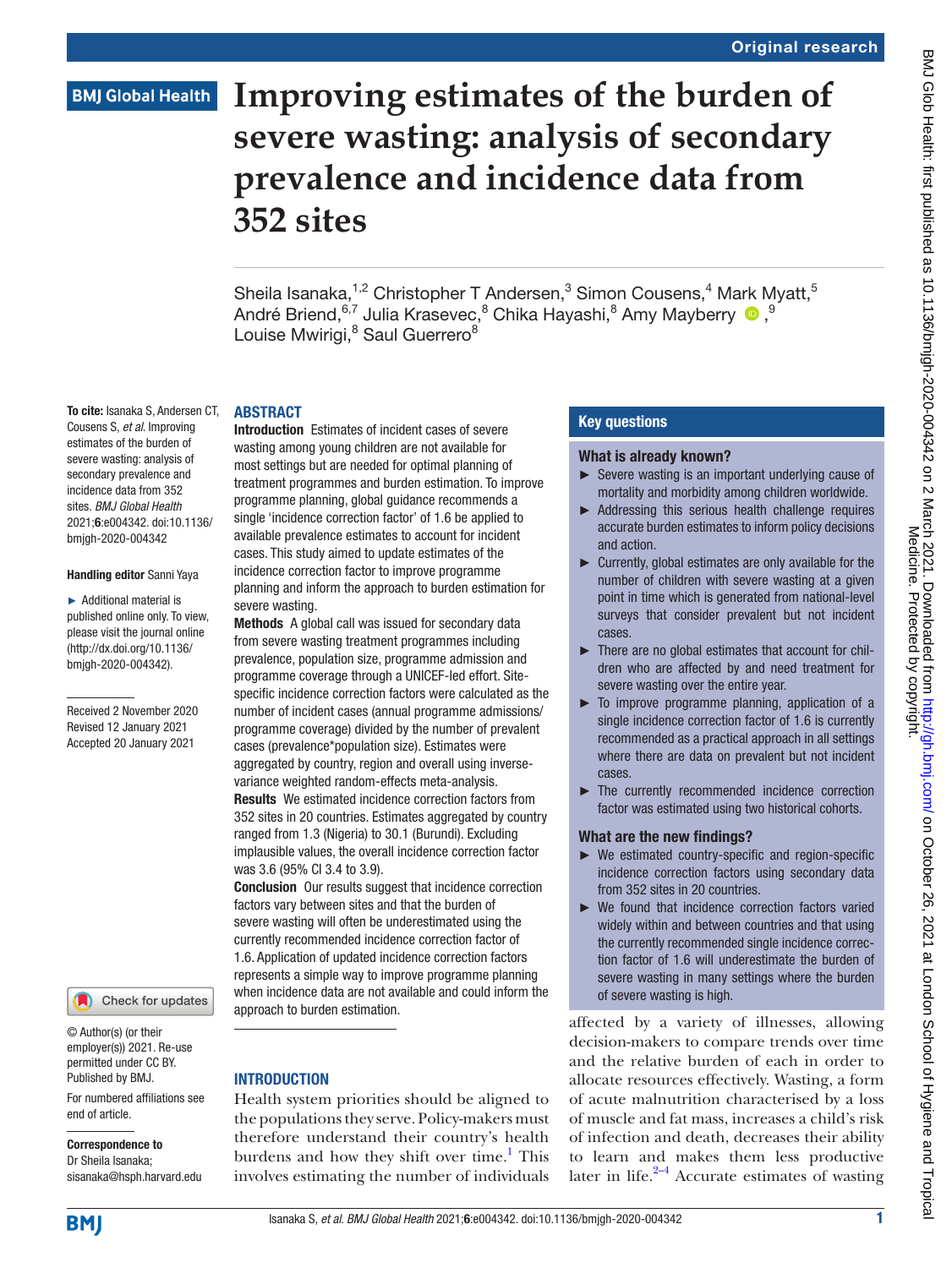#### Key questions

#### What do the new findings imply?

- ► Our findings underscore the need to consider incident cases when estimating the full burden of severe wasting in a given year and reaffirm the importance of severe wasting as a critical factor in child health and survival.
- ► The full burden of severe wasting, including incident cases, must be considered by governments and international donors to global health initiatives if effective action is to be taken to mitigate the deleterious effects of severe wasting on young children.
- ► High-quality and timely data are critical for accurate estimation to guide priority setting and resource allocation within the child health and survival sector.
- ► It is therefore essential for countries to strengthen data and information systems and for technical bodies to develop practical methodologies to define and monitor severe wasting incidence.
- ► Due to the variability of estimates, context-specific incidence correction factors should be applied for programprogramme planning only when other longitudinal data are not available.

incidence are essential to ensure that wasting is appropriately prioritised relative to other causes of child mortality and morbidity and that sufficient resources are allocated for its treatment.

The latest United Nations (UN) estimates suggest that 47million children under 5 years of age globally were wasted, and over 14million severely wasted in 2019.<sup>[5](#page-6-2)</sup> These annual UN estimates, however, were based on national-level prevalence data alone and do not reflect the cumulative (incident) cases that occur in a year.<sup>67</sup> As wasting is a relatively short-term condition and is affected by seasonality, estimates based on incidence are needed to support appropriate programme planning at country level and allocation of resources by the global community.

To improve programme planning, practical methods that account for both prevalent and incident cases have been endorsed by the UNICEF, the Global Nutrition Cluster and implementing partners.<sup>8</sup> Current guidance offers a standardised approach to calculate the number of children in need of treatment for severe wasting by applying an incidence correction factor to prevalence estimates. One single incidence correction factor equal to 1.6 has been recommended for use everywhere. $9$ Recent work, however, suggests that the incidence correction factor may be larger than initially estimated and vary by time and place.<sup>10–14</sup> The primary objective of the present analysis was to estimate incidence correction factors across a range of settings to improve programme planning and inform the approach to burden estimation for severe wasting.

#### **METHODS**

#### Epidemiological framework to estimate the burden of severe wasting with an incidence correction factor

The burden of severe wasting, defined as the total number of cases from time  $t_0$  to  $t_1$ , is expressed as the sum of prevalent cases at  $\mathbf{t}_{\scriptscriptstyle{0}}$  and incident cases occurring

between  $t_0$  and  $t_1$  (Equation 1).<sup>15</sup> Prevalence estimates are relatively easy to obtain using cross-sectional prevalence surveys. In contrast, estimates of incidence require longitudinal follow-up of a cohort and are more costly and time-consuming to obtain. In the absence of incidence data, a practical method to improve estimation of the disease burden of severe wasting has been proposed.<sup>[8](#page-6-4)</sup> This method, endorsed by the UNICEF, the Global Nutrition Cluster and the implementing partners, applies an incidence correction factor to available prevalence estimates to account for unobserved incident cases for programme planning purposes.

The derivation of the incidence correction factor is based on the simple mathematical relationship between incidence, prevalence and average duration of an episode of illness[.16 17](#page-7-2) Assuming prevalence is low and incidence and duration of the illness do not vary over time, incidence can be approximated as prevalence multiplied by the inverse of the average duration of an episode of illness (Equations 2-3). The inverse of the average duration of an episode  $(K_t)$  is known as the incidence correction factor, as it is shown here to 'correct' or be multiplied by an estimate of prevalence to arrive at an approximation of incidence (Equation 4).

 $b$ *urden* =  $p$ *opulation size*  $\times$   $[prevalence_0 + incidence_{t1-\omega}]$ (Eq. 1)  $prevalence_0 = incidence_1 - b * average duration of disease$ 

$$
(Eq. 2)
$$
  
incidence<sub>1-0</sub> = prevalence<sub>0</sub> \*  $\frac{t}{average\ duration\ of\ disease}$  (Eq. 3)  
3)

*incidence*<sub>t1−0</sub> = *prevalence*<sub>0</sub> \*  $K_0$  *where*  $K_0$  =  $\frac{t}{average \ duration \ of \ disease}$ (Eq. 4)

and t=the period for which incidence is estimated (eg, 12 months).

In the absence of incidence data, this approximation of incidence (Equation 4) made possible using the incidence correction factor allows burden to be estimated as a function of only prevalent cases and the incidence correction factor (Equations 5-6).

*burden* = *population*<sub>6–59 months</sub> 
$$
\times
$$
 [*prevalence*<sub>0</sub> + *prevalence*<sub>0</sub>  $\times$   $K_0$   
(Eq. 5)

*burden* = *population*<sub>6–59 months</sub> 
$$
\times
$$
 [*prevalence*<sub>0</sub>  $\times$  (1 +  $K$ <sub>0</sub>)] (Eq. 6)

As indicated above, this relationship assumes a steadystate population with a low prevalence of disease and constant incidence and average duration of disease episodes.[18](#page-7-3) The rare disease/low prevalence assumption is likely satisfied in the case of severe wasting. The steadystate assumption may hold in a population with generally balanced in-migration and out-migration but may be more problematic if incidence is seasonal. Nevertheless,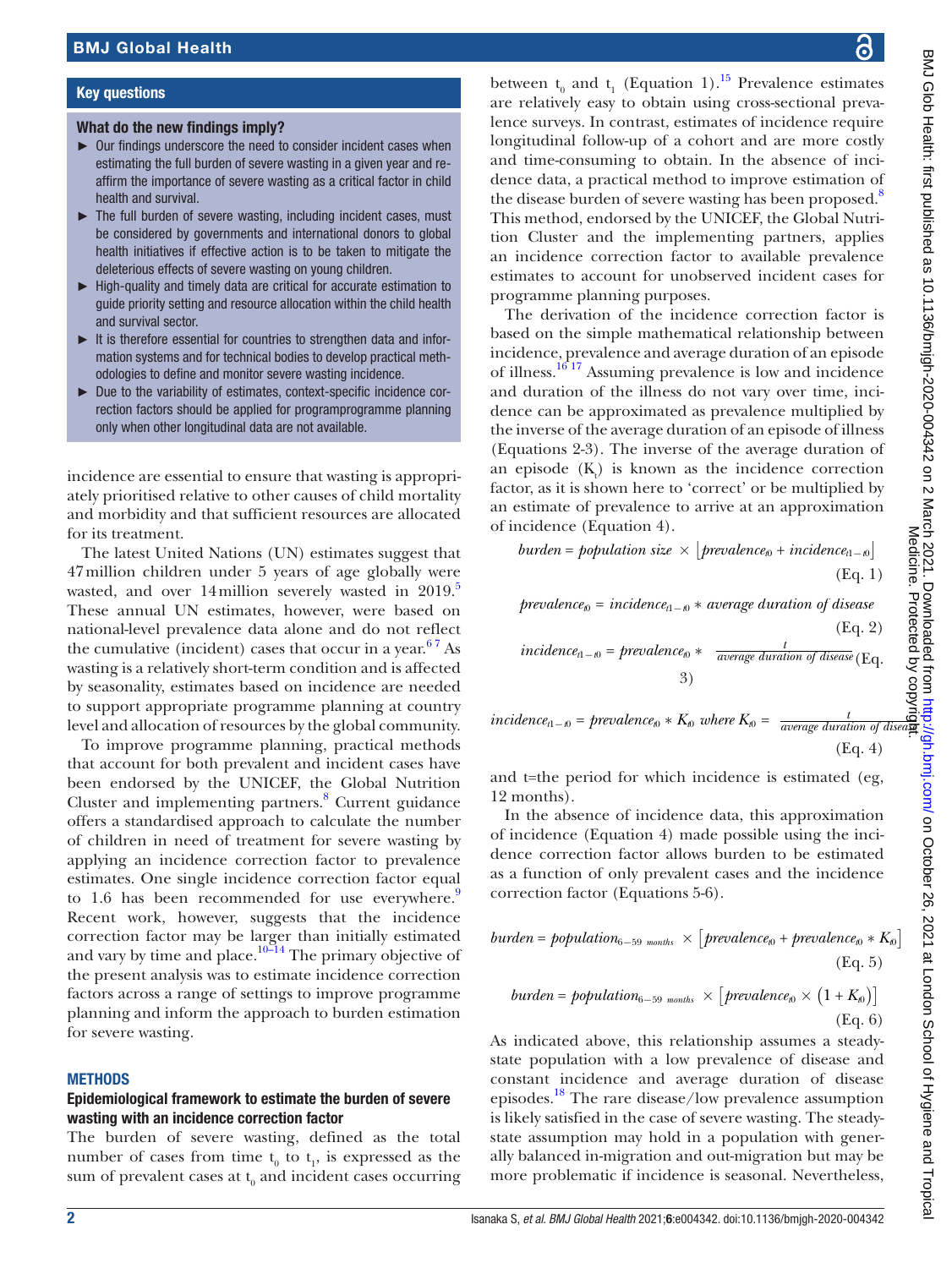this approach has been adopted as a simple method to estimate the burden of severe wasting in the absence of incidence data and has formed the basis for UN guidance and other published work to estimate programme caseloads for severe wasting treatment programmes.<sup>10-12</sup>

#### Data collection and extraction

Estimation of the incidence correction factor requires data on the number of (1) prevalent cases and (2) incident cases from the same geographic catchment area and time. Incident cases can be identified using longitudinal cohort data, but these data are costly and timeconsuming to obtain.

Secondary data from severe wasting treatment programmes were determined to be the appropriate data source for this analysis, as they were the most readily available for the broadest geographical scope. A global call for data was issued in February 2017 to governments, UN agencies, non-governmental organisations, research institutions and other nutrition forums with a request to share existing data for the purposes of this study. We included data from sites providing four necessary data elements for the same geographical area and time period: prevalence survey data, a population size estimate, programme admission counts and a programme coverage estimate. Raw prevalence survey data including individual child data on age, sex and anthropometry were sought to allow for standardisation of the eligible population, case definitions and flagging criteria in data management and sensitivity analyses.

To obtain the number of prevalent cases (the denominator of the incidence correction factor), the proportion of severe wasting in a well-defined geographic catchment area was multiplied by the population size estimate. The target population for severe wasting was considered children aged  $6-59$  months.<sup>19</sup> Estimates of the prevalence of severe wasting, defined as the proportion of children with severe wasting (defined as weight for height Z score (WHZ) <−3, mid-upper arm circumference (MUAC) <115mm and/or oedema), were obtained through standardised prevalence surveys conducted in 2008 or later in which sampling was designed to be representative of the population within the catchment area. Population size, defined as the number of children aged 6–59 months living in the geographical area at the time of the prevalence survey, was taken from census estimates and adjusted for population growth since the time of the census. Population projections produced by the country's national government were used to adjust census data to the calendar year corresponding to prevalence figures. If population projections were not available from the country's government, country and age-specific population growth rates (10-year average from 2005 to 2015) from the UN Population Division were applied to the last available national census estimate. $^{20}$  $^{20}$  $^{20}$  When population estimates were reported for children 0–59 months, 90% of this number was taken to approximate the number of children aged 6–59 months.

To obtain the number of incident cases (the numerator of the incidence correction factor) in the absence of longitudinal data, the number of children newly admitted for treatment of severe wasting during a 12-month period was multiplied by the inverse of estimated programme coverage. Programme admissions data represented all admissions in the same geographic catchment area of the prevalence survey during any 12 consecutive months including the date of the prevalence survey. Programme coverage estimates were obtained from standardised coverage surveys and defined as the proportion of children with severe wasting in the geographic catchment area and time period who received treatment among all severe wasting cases that occurred in that area and time (ie, point coverage). $^{21}$  $^{21}$  $^{21}$  When multiple coverage surveys were available, the unweighted mean of all coverage estimates was used.

### Statistical analysis

Individual incidence correction factors were calculated as the number of incident cases divided by the number of prevalent cases (extension of Equation 4). 95% CIs for incidence correction factors were obtained using Monte Carlo sampling from the 95% CIs for prevalence and coverage estimates (1000 draws from a normal distribution fit to each half of the CI) to allow for uncertainty surrounding these point estimates.<sup>[22](#page-7-7)</sup>

Estimates were aggregated to the national, regional and overall levels using inverse-variance weighted randomeffects meta-analysis to account for the precision of individual incidence correction factor estimates.<sup>23</sup>

Stratified analyses were conducted by season of the prevalence survey, Integrated Food Security Phase Classification  $(IPC)$ ,  $^{24}$  presence of moderate wasting treatment programmes, presence of an acute emergency as defined by UNICEF country offices, and the wasting case definition used by the severe wasting treatment programme (eg, WHZ and/or MUAC). Heterogeneity of estimates was assessed using Cochrane's Q statistic.<sup>25</sup>

Sensitivity analyses were conducted to better understand the influence of data quality on estimation. Planned analyses applied the following exclusion criteria: (1) extreme anthropometric measures in the prevalence survey data defined as WHZ  $\leq$ -5 or WHZ  $>$ 3 SD below or above the reference median<sup>26</sup>; (2) coverage estimates that did not exactly match the place and time of corresponding prevalence and admissions data; (3) prevalence surveys assessed by the authors to not be a representative sample of the geographical area (eg, where sampling was constrained in the field due to insecurity); (4) admissions data that did not disaggregate readmissions from total new cases; (5) surveys with an implausible severe wasting prevalence, defined as <0.135%, the expected proportion with WHZ <-3 in a population of children with no environmental or economic constraints to growth in their homes; (6) implausible outlier values of the incidence correction factor according to expert consensus (K<1) and Tukey's criteria, defined as values falling more than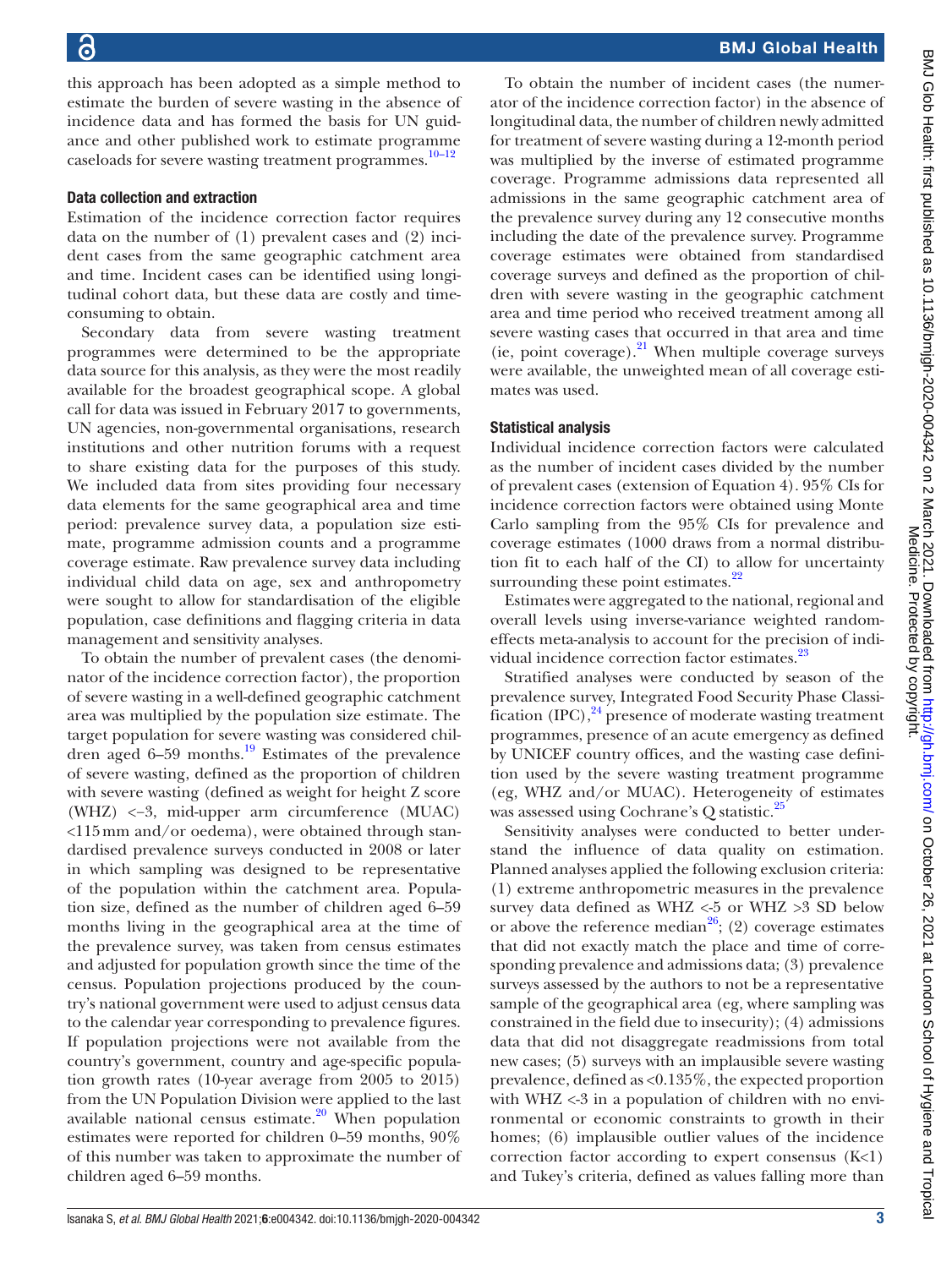

Figure 1 Countries providing data. Light blue represents countries that provided data appropriate for analysis, while purple represents countries providing data that were not analysed.

<span id="page-3-0"></span>1.5 times the length of the IQR above the third quartile<sup>27</sup>; and (7) prevalence surveys of poor data quality, defined using Standardised Monitoring and Assessment of Relief and Transitions (SMART) plausibility criteria for age ratio ( $\chi^2$  p value ≤0.001 for 6–29 months vs 30–59 months), SD for WHZ  $\geq$ 1.2 or  $\leq$ 0.8, and digit preference score for MUAC and weight  $>20$ .<sup>26</sup>

#### Patient and public involvement

It was not possible or appropriate to involve participants or the public in the design, conduct, reporting or dissemination plans of this secondary analysis.

#### RESULTS

#### Data received

We received data from 3461 unique sites in 34 countries ([figure](#page-3-0) 1). Prevalence surveys were the most common type of data received, of which raw data were available for  $84\%$  (n=2906/3461) of sites. Programme admissions data were matched by time and place to 13% (n=385) of prevalence surveys with raw data. Among sites with matched prevalence and admissions data, 264 coverage surveys were received, of which 83% (n=218) were used in the analysis and 24% (n=63) were exactly matched to prevalence and admissions data for estimation ([figure](#page-3-1) 2, [online supplemental tables 1 and 2\)](https://dx.doi.org/10.1136/bmjgh-2020-004342).



<span id="page-3-1"></span>

### Incidence correction factor estimation

A total of 352 incidence correction factors for severe wasting were calculated for 20 countries (full listing available in [online supplemental table 3\)](https://dx.doi.org/10.1136/bmjgh-2020-004342). [Table](#page-4-0) 1 presents incidence correction factor estimates aggregated by country, region and all sites studied. The number of estimates per country varied substantially, with an average of 18 per country and a range of 1 (Angola, Burundi) to 69 (Nigeria). National-level incidence correction factor estimates ranged from 1.3 (Nigeria) to 30.1 (Burundi), regional-level estimates ranged from 2.3 (South Asia) to 12.7 (East Asia and Pacific) and the overall estimate was 3.5 (95% CI 3.1, 3.9).

There was important variation within countries and regions but no significant variation by season of the prevalence survey, presence of treatment programmes for moderate wasting or presence of an acute emergency. In sub-Saharan Africa, estimates of the incidence correction factor were significantly higher in contexts with greater food insecurity as defined by IPC phase: 3.4 (95% CI 2.8 to 4.0) in IPC Phase 1–2 vs 5.9 (95% CI 2.5 to 14.2) in IPC Phase 3–4 in Western and Central Africa and 3.2 (95% CI 2.5 to 4.0) in IPC Phase 1–2 vs 4.3 (95% CI 3.4 to 5.5) in IPC Phase 3–4 in Eastern and Southern Africa [\(online](https://dx.doi.org/10.1136/bmjgh-2020-004342) [supplemental table 4\)](https://dx.doi.org/10.1136/bmjgh-2020-004342). Data received did not allow for investigation of variation by child age or wasting case definition.

Extensive sensitivity analyses were conducted to understand the influence of data quality on estimates of the incidence correction factor. Overall, more restrictive analyses removing data of potentially poor quality resulted in larger estimates of the incidence correction factor [\(table](#page-4-1) 2). Removing implausible values of the incidence correction factor (eg, K<1 as per expert consensus and K>15.2 as per Tukey's criteria) did not materially impact the overall result (3.6, 95% CI 3.4 to 3.9 in sensitivity analysis excluding implausible values versus 3.5, 95% CI 3.1 to 3.9 in the full analysis).

#### **DISCUSSION**

Data on the number of incident cases of severe wasting in a given year remain a key requirement for priority setting and resource allocation at the global and national levels. Current approaches to estimate burden that account for prevalent but not incident cases are suboptimal, although practical methods to guide programme planning have been endorsed by UNICEF and partners to address current weaknesses. These methods recommend use of an incidence correction factor to account for both prevalent and incident cases in the absence of longitudinal data but provide one single incidence correction for use in all settings equal to 1.6. This study represents the most extensive analysis of incidence correction factors for severe wasting, providing 352 new estimates from 20 countries. Due to the variability of estimates, context-specific incidence correction factors should be applied for programme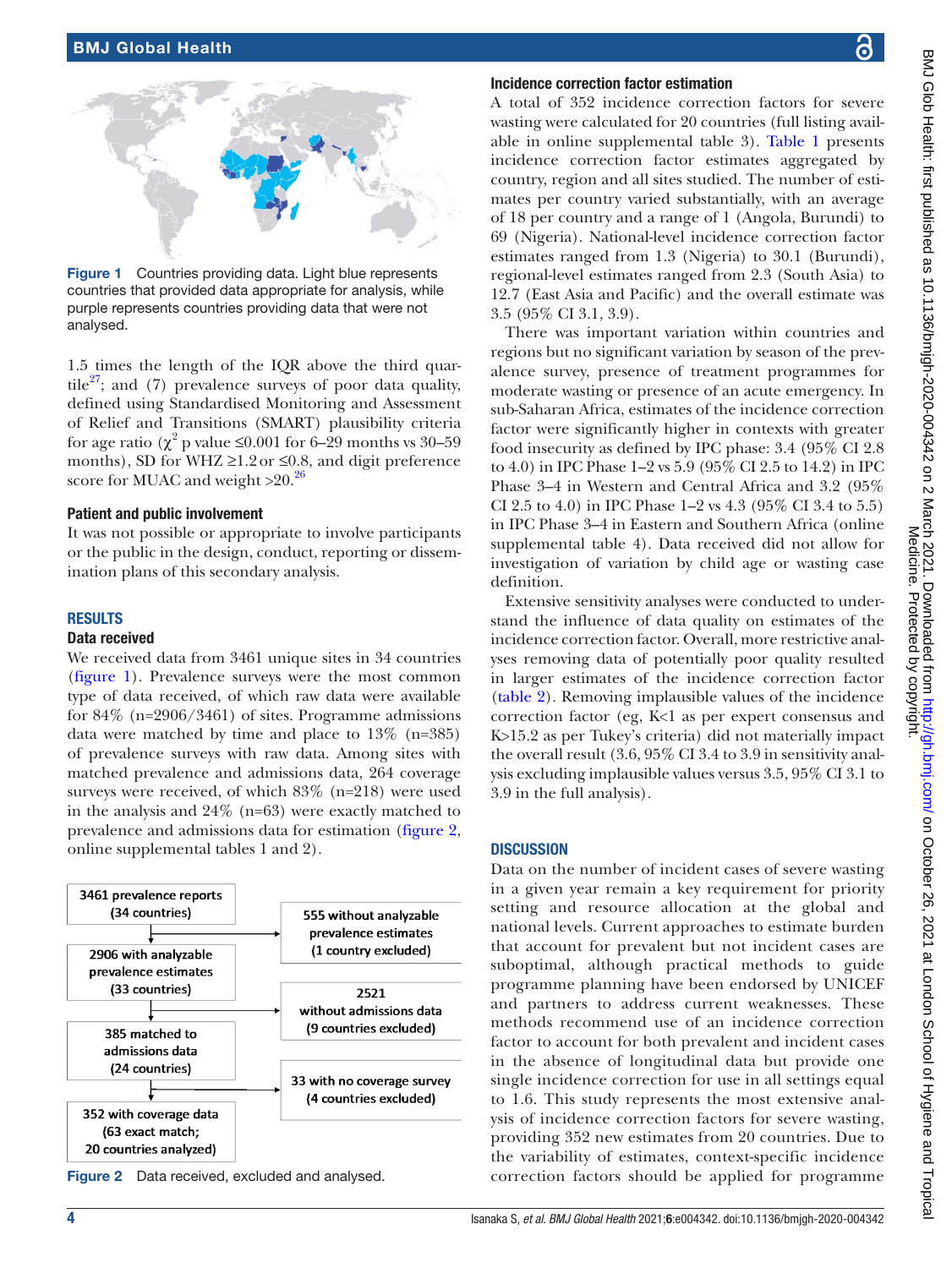<span id="page-4-0"></span>

| Table 1 Summary estimates of the incidence correction factor |                |      |                           |                          |  |  |  |
|--------------------------------------------------------------|----------------|------|---------------------------|--------------------------|--|--|--|
| Geographical area                                            | N              | K    | 95% CI                    | P value*                 |  |  |  |
| All available                                                | 352            | 3.5  | (3.1 to 3.9)              | < 0.001                  |  |  |  |
| Western and Central Africa                                   | 197            | 3.6  | (3.0 to 4.3)              | < 0.001                  |  |  |  |
| <b>Burkina Faso</b>                                          | 31             | 4.0  | $(3.4 \text{ to } 4.6)$   | < 0.001                  |  |  |  |
| Chad                                                         | 26             | 14.7 | $(8.8 \text{ to } 2.5)$   | < 0.001                  |  |  |  |
| Democratic Republic of Congo                                 | 3              | 4.9  | $(1.9 \text{ to } 12.6)$  | < 0.001                  |  |  |  |
| Ghana                                                        | 3              | 1.9  | (1.0 to 3.9)              | 0.40                     |  |  |  |
| Liberia                                                      | 15             | 5.9  | $(3.2 \text{ to } 11.1)$  | < 0.001                  |  |  |  |
| Mali                                                         | 32             | 4.6  | $(3.7 \text{ to } 5.6)$   | < 0.001                  |  |  |  |
| Mauritania                                                   | $\overline{2}$ | 5.0  | (0.9 to 26.4)             | 0.002                    |  |  |  |
| Niger                                                        | 16             | 8.4  | (6.2 to 11.3)             | < 0.001                  |  |  |  |
| Nigeria                                                      | 69             | 1.3  | (1.0 to 1.6)              | < 0.001                  |  |  |  |
| Eastern and Southern Africa                                  | 99             | 3.7  | (3.1 to 4.3)              | < 0.001                  |  |  |  |
| Angola                                                       | $\mathbf{1}$   | 6.4  | (3.1 to 14.5)             |                          |  |  |  |
| <b>Burundi</b>                                               | 1              | 30.1 | $(7.0 \text{ to } 106.4)$ | $\overline{\phantom{0}}$ |  |  |  |
| Ethiopia                                                     | 29             | 6.7  | $(5.3 \text{ to } 8.4)$   | < 0.001                  |  |  |  |
| Kenya                                                        | 27             | 2.3  | $(1.6 \text{ to } 3.2)$   | < 0.001                  |  |  |  |
| Madagascar                                                   | 8              | 8.5  | (6.7 to 10.8)             | 0.13                     |  |  |  |
| Somalia                                                      | $\overline{c}$ | 9.5  | $(0.7 \text{ to } 134.6)$ | < 0.001                  |  |  |  |
| South Sudan                                                  | 5              | 2.6  | $(1.8 \text{ to } 3.8)$   | 0.015                    |  |  |  |
| Uganda                                                       | 26             | 2.4  | $(1.9 \text{ to } 2.9)$   | < 0.001                  |  |  |  |
| Middle East and North Africa                                 | 35             | 2.8  | $(2.3 \text{ to } 3.4)$   | < 0.001                  |  |  |  |
| Yemen                                                        | 35             | 2.8  | $(2.3 \text{ to } 3.4)$   | < 0.001                  |  |  |  |
| South Asia                                                   | 16             | 2.3  | $(1.4 \text{ to } 3.9)$   | < 0.001                  |  |  |  |
| Afghanistan                                                  | 16             | 2.3  | $(1.4 \text{ to } 3.9)$   | < 0.001                  |  |  |  |
| East Asia and Pacific                                        | 5              | 12.7 | $(5.7 \text{ to } 28.4)$  | < 0.001                  |  |  |  |
| Myanmar                                                      | 5              | 12.7 | $(5.7 \text{ to } 28.4)$  | < 0.001                  |  |  |  |

\*P value for Cochrane's Q statistic assessing heterogeneity between K estimates within a geographical area.

planning only when other longitudinal data are not available and the overall plausible estimate of 3.6 (95% CI 3.4 to 3.9) used only in the absence of other contextspecific data.

Although original guidance acknowledged that the incidence correction factor could vary across time and place, a single incidence correction factor of 1.6 was recommended for use in programme planning in settings

<span id="page-4-1"></span>

| Summary of sensitivity analyses on overall incidence correction factor<br>Table 2                                 |     |     |                         |  |  |
|-------------------------------------------------------------------------------------------------------------------|-----|-----|-------------------------|--|--|
|                                                                                                                   | N   | K   | 95% CI                  |  |  |
| Base case                                                                                                         |     | 3.5 | $(3.1 \text{ to } 3.9)$ |  |  |
| Sensitivity analyses                                                                                              |     |     |                         |  |  |
| Exclude anthropometric outliers by WHO method                                                                     |     | 3.7 | $(3.3 \text{ to } 4.1)$ |  |  |
| Exclude anthropometric outliers by SMART method                                                                   |     | 4.7 | $(4.2 \text{ to } 5.3)$ |  |  |
| Exclude coverage surveys without exact match by time and place                                                    |     | 4.5 | $(3.7 \text{ to } 5.5)$ |  |  |
| Exclude non-representative prevalence surveys                                                                     |     | 4.7 | $(4.1 \text{ to } 5.3)$ |  |  |
| Exclude admissions data containing possible readmissions                                                          |     | 4.3 | $(3.7 \text{ to } 5.0)$ |  |  |
| Exclude implausible values of the incidence correction (K<1 by expert<br>consensus or K>15.2 by Tukey's criteria) |     | 3.6 | $(3.4 \text{ to } 3.9)$ |  |  |
| Exclude low quality prevalence surveys by SMART criteria                                                          | 258 | 3.8 | $(3.4 \text{ to } 4.4)$ |  |  |

SMART, Standardised Monitoring and Assessment of Relief and Transitions.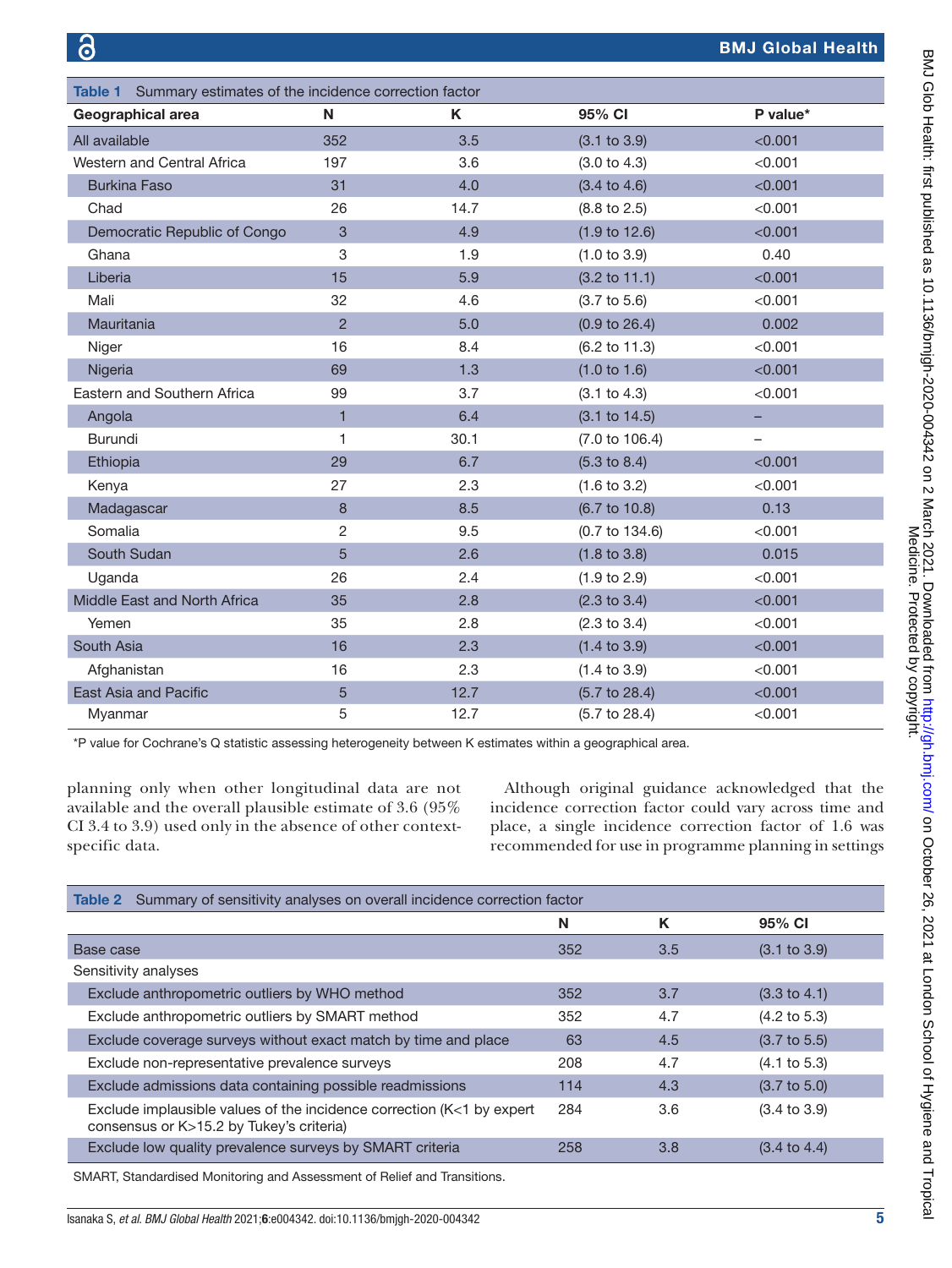that lacked additional data. This estimate was derived from longitudinal data from children followed up in two Africa settings between 1[9](#page-6-5)83 and 1992, $9$  a period before the community-based management of wasting and scale-up of immunisation programmes and treatment for diarrhoea, malaria and other infectious diseases. Further, frequency of anthropometric surveillance in those cohorts was limited to 3-month or 6-month intervals, which could have resulted in an overestimation of the duration of illness if short episodes were not considered resolved until the next assessment and/or underestimated wasting incidence if short illnesses that started and resolved between measurements were missed altogether. In line with previous findings,  $10-1428$  our estimates suggest the incidence correction factor for severe wasting may be significantly higher than originally proposed and the burden of severe wasting underestimated in many settings. On average, our results of a plausible overall incidence correction factor of 3.6 (95% CI 3.4 to 3.9) suggest that the overall burden could be underestimated by 4.6 times using prevalence data alone and by 1.8 times using the currently recommended single incidence correction factor of 1.6 ([online supplemental table 4](https://dx.doi.org/10.1136/bmjgh-2020-004342)).

This study was comprehensive in its search for secondary data, producing the most extensive analysis of incidence correction factors for severe wasting to date. Our standardised approach to data extraction and analysis facilitated comparison of a large number of estimates and examination of potential variation across countries, regions and contextual factors for the first time. We anticipated that poor data quality could bias estimates of the incidence correction factor, potentially in either direction. To better understand the influence of data quality in this study, we conducted seven planned sensitivity analyses, which suggested that poor quality data as assessed in this study may not materially alter the overall estimate but more often underestimated the incidence correction factor and burden of severe wasting.

However, this analysis has limitations. A major limitation is the scarcity of data from Asia, Europe and the Americas, which would be needed to inform estimation at the global and regional levels. Additionally, there were important exclusions of data from sites unable to provide all four required data elements for the same geographical place and time (eg, prevalence survey not aligned to dates of admission data or missing coverage estimates). This limitation resulted in a loss or misalignment of secondary data for analysis and highlights the need for high-quality data that are aligned in place and time. Further, we note that 19% (n=68/352) of incidence correction factors estimated in this analysis could be considered implausible (eg, K<1 by expert consensus or K>15.2 by Tukey's criteria), reflecting varying levels of quality and consistency of the secondary data received relating to prevalence, population size, programme admission and programme coverage. Another limitation is that the mathematical approach to estimate burden using an incidence correction factor, although based on

epidemiological principles<sup>[16 18](#page-7-2)</sup> and endorsed by UNICEF and partners for programme planning purposes, $\frac{15}{15}$  has not yet been validated for burden estimation of severe wasting. Further technical consultation should be prioritised to update the methodology underlying burden estimation to insure both prevalent and incident cases are accounted for. Use of incidence correction factors to do so would benefit from triangulation with longitudinal cohort data, a gold standard for estimating incidence that does not suffer from the same limitations as routine programme data. Although incidence observed within a prospective cohort may be reduced due to treatment provided for obvious ethical reasons, consistency of incidence correction factors derived from prospective cohort data with those from routine programme data from the same setting would provide reassurance for continued use and endorsement of the more practical approach involving the incidence correction factor. Inconsistency of estimated incidence correction factors would improve our understanding of the limitations of routine programme data and inform development of additional checks that could be applied if such data are to be used. Finally, this analysis focused on severe wasting among children aged 6–59 months. Corresponding estimates for moderate wasting and children 0–5 months of age were not undertaken due to data unavailability at the time of analysis. Estimates herein are not recommended for direct application to these groups, and similar research should be undertaken to develop the relevant incidence correction factors for these children.

Moving forward, all countries should be empowered to improve their estimates of the burden of severe wasting (accounting for both prevalent and incident cases) to inform priority setting, programme planning and resource allocation. Current approaches to estimate burden that rely on prevalence surveys alone<sup>67</sup> underestimate the importance of severe wasting as a factor in child health and survival. Application of an appropriate incidence correction factor represents a simple way to consider incident cases so that prevalence-based burden estimates remain relevant in the absence of incidence data. Our experience suggests that the quality of routine programme data may present a significant challenge to the generation of new incidence correction factors and that contextual information, such as food insecurity, may be informative to consider in their generation and application. In this analysis, misalignment and poor formatting of routine data collection rendered some existing data unsuitable for analysis, while data elements such as coverage surveys were conspicuously missing in many settings ([figure](#page-3-0) 1). Programmatic and contextual information that is not routinely or not completely collected, however, may be feasibly generated through national health information systems. This will demand technical expertise, organised health systems and financial resources, which should be mobilised now rather than later.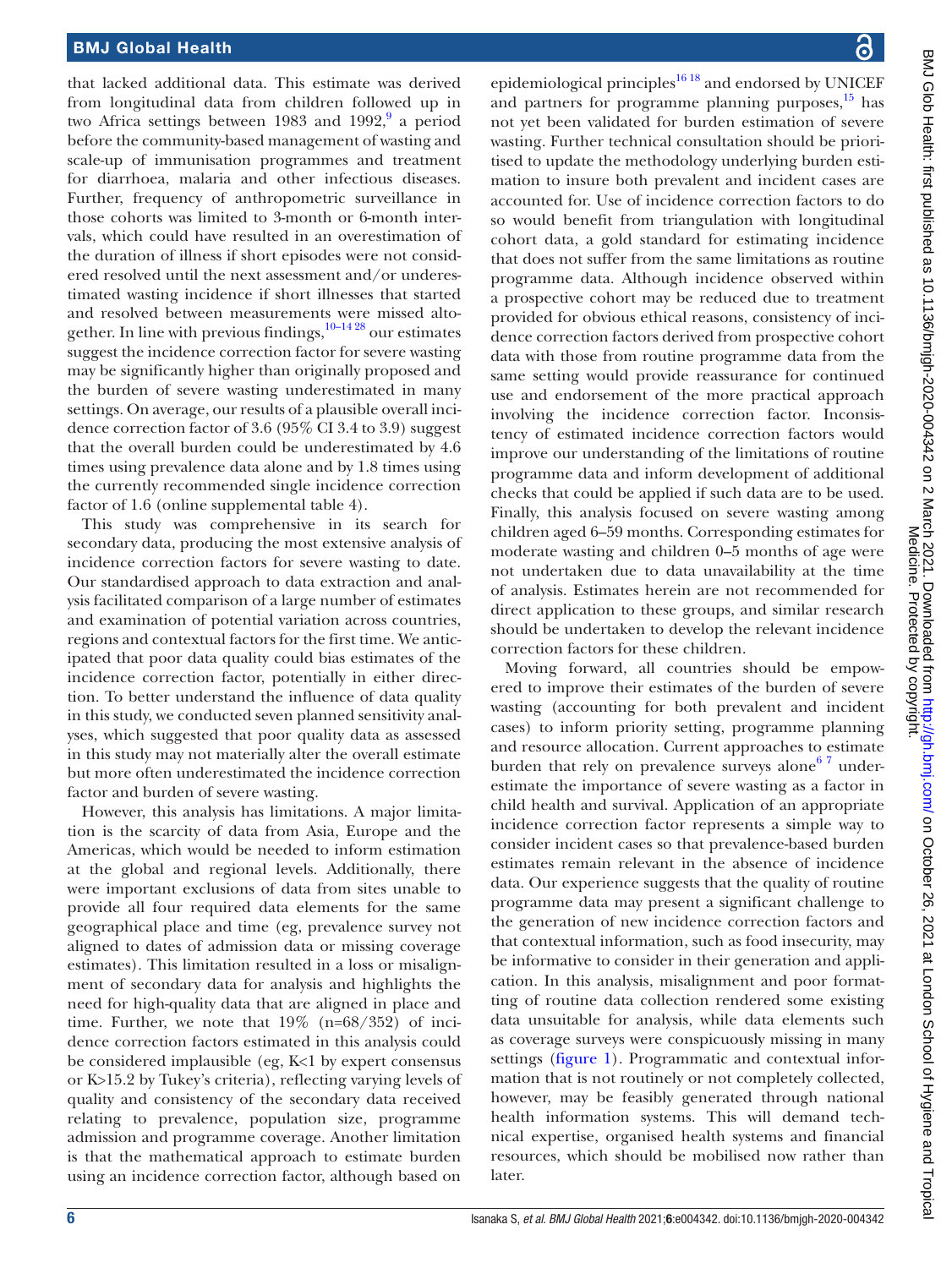# BMJ Global Health

6

We caution that application of the incidence correction factor estimates produced herein is not straightforward and will require thoughtful consideration and communication. Detailed guidance is forthcoming and intended to provide practical guidance on how to appropriately develop and apply incidence correction factor estimates in specific contexts. $^{29}$  $^{29}$  $^{29}$  Due to the variability of estimates, context-specific review of data and individual estimates is recommended for programme planning. Application of a single national-level incidence correction factor in a country or extrapolation of an incidence correction factor from one country to another could lead to problems, as correction factors appear to vary within and across countries and by contextual factors, such as food insecurity. Estimates from this analysis should be selectively applied in programme planning only when other longitudinal data and context-specific estimates are not available. Using data from a few areas and generalising to an entire country could introduce bias if substantial spatial differences exist. Drivers of variability require careful consideration before generalisation.<sup>30</sup> Comparability between countries requires uniformity in case definitions and standard care, which could be improving with adoption of the updated WHO guidelines for the management of severe wasting and UNICEF guidelines to develop a core set of nutrition data collected through national health information systems.

To effectively inform priority setting and resource allocation at the national and global levels, estimates of annual incidence for severe wasting are needed. As the world moves to reduce the burden of child wasting, we must improve our ability to measure the annual incidence of this condition and empower each country to plan, implement programmes and track progress towards this ambitious goal. In the absence of incidence data, incidence correction factors offer a simple way to improve programme planning and inform the approach to burden estimation for severe wasting. Estimates of the incidence correction factor vary widely, but this study provides a starting point on which to build further work to generate additional estimates and ultimately develop practical methodologies to define and monitor severe wasting incidence.

#### Author affiliations

<sup>1</sup>Department of Nutrition, Harvard T.H. Chan School of Public Health, Boston, Massachusetts, USA

- <sup>2</sup>Department of Research, Epicentre, Paris, France
- <sup>3</sup>Department of Epidemiology, Harvard T.H. Chan School of Public Health, Boston, Massachusetts, USA
- 4 London School of Hygiene and Tropical Medicine, London, UK
- 5 Brixton Health, Llwyngwril, UK

<sup>6</sup> Center for Child Health Research, Faculty of Medicine and Medical Technology, Tampere University, Tampere, Finland

<sup>7</sup>Department of Nutrition, Exercise and Sports, Faculty of Science, University of Copenhagen, Frederiksberg, Denmark

8 UNICEF, New York City, New York, USA

<sup>9</sup>No Wasted Lives & Action Against Hunger UK, London, UK

Twitter Chika Hayashi [@chikamoments](https://twitter.com/chikamoments) and Amy Mayberry [@amaybes](https://twitter.com/amaybes)

Acknowledgements We would like to thank the following partners for the contribution of data for analysis: Action Against Hunger; Action Against Hunger Coverage Team (Hugh Lort-Philips, Lenka Blanarova, and Emily Hockenhull); GOAL; Médecins Sans Frontières; Relief International and UNICEF country offices in Afghanistan, Cambodia, Chad, Djibouti, Democratic Republic of Congo, Ethiopia, Gambia, Ghana, Guinea, Kenya, Liberia, Madagascar, Malawi, Mali, Mozambique, Myanmar, Nepal, Niger, Nigeria, Pakistan, Somalia, South Sudan, Uganda, Yemen and Zambia.

Contributors SI and SG conceived of and designed the study. LM and CTA acquired the data. CTA analysed the data. SI and CTA drafted the manuscript. All authors interpreted the data, revised the manuscript critically for important intellectual content and approved the final version of this manuscript. SI and CTA are responsible for the overall content as guarantors.

Funding Bill & Melinda Gates Foundation (OPP1173823) and the United States Agency for International Development – Food for Peace.

Map disclaimer The depiction of boundaries on this map does not imply the expression of any opinion whatsoever on the part of BMJ (or any member of its group) concerning the legal status of any country, territory, jurisdiction or area or of its authorities. This map is provided without any warranty of any kind, either express or implied.

Competing interests None declared.

Patient consent for publication Not required.

Provenance and peer review Not commissioned; externally peer reviewed.

Data availability statement Data are available upon request. Please contact sisanaka@hsph.harvard.edu.

Supplemental material This content has been supplied by the author(s). It has not been vetted by BMJ Publishing Group Limited (BMJ) and may not have been peer-reviewed. Any opinions or recommendations discussed are solely those of the author(s) and are not endorsed by BMJ. BMJ disclaims all liability and responsibility arising from any reliance placed on the content. Where the content includes any translated material, BMJ does not warrant the accuracy and reliability of the translations (including but not limited to local regulations, clinical guidelines, terminology, drug names and drug dosages), and is not responsible for any error and/or omissions arising from translation and adaptation or otherwise.

Open access This is an open access article distributed in accordance with the Creative Commons Attribution 4.0 Unported (CC BY 4.0) license, which permits others to copy, redistribute, remix, transform and build upon this work for any purpose, provided the original work is properly cited, a link to the licence is given, and indication of whether changes were made. See: [https://creativecommons.org/](https://creativecommons.org/licenses/by/4.0/) [licenses/by/4.0/](https://creativecommons.org/licenses/by/4.0/).

#### ORCID iD

Amy Mayberry <http://orcid.org/0000-0003-1113-2706>

#### **REFERENCES**

- <span id="page-6-0"></span>1 Institute for Health Metrics and Evaluation. The global burden of disease: a critical resource for informed policymaking. Available: <http://www.healthdata.org/gbd/about>
- <span id="page-6-1"></span>2 Katona P, Katona-Apte J. The interaction between nutrition and infection. *[Clin Infect Dis](http://dx.doi.org/10.1086/587658)* 2008;46:1582–8.
- 3 McDonald CM, Manji KP, Kupka R, *et al*. Stunting and wasting are associated with poorer psychomotor and mental development in HIV-exposed Tanzanian infants. *[J Nutr](http://dx.doi.org/10.3945/jn.112.168682)* 2013;143:204–14.
- 4 Victora CG, Adair L, Fall C, *et al*. Maternal and child undernutrition: consequences for adult health and human capital. *[Lancet](http://dx.doi.org/10.1016/S0140-6736(07)61692-4)* 2008;371:340–57.
- <span id="page-6-2"></span>5 Joint Malnutrition Estimates Group. Joint child malnutrition estimates: levels and trends in child malnutrition 2020.
- <span id="page-6-3"></span>6 de Onis M, Blössner M, Borghi E, *et al*. Methodology for estimating regional and global trends of child malnutrition. *[Int J Epidemiol](http://dx.doi.org/10.1093/ije/dyh202)* 2004;33:1260–70.
- 7 United Nations Children's Fund, World Health Organization, The World Bank. UNICEF-WHO-World bank joint child malnutrition estimates. Geneva; Washington, DC; 2012.
- <span id="page-6-4"></span>8 UNICEF. Global SAM management update: summary of findings in nutrition section. NY; 2013.
- <span id="page-6-5"></span>9 Garenne M, Willie D, Maire B, *et al*. Incidence and duration of severe wasting in two African populations. *[Public Health Nutr](http://dx.doi.org/10.1017/S1368980009004972)* 2009;12:1974–82.